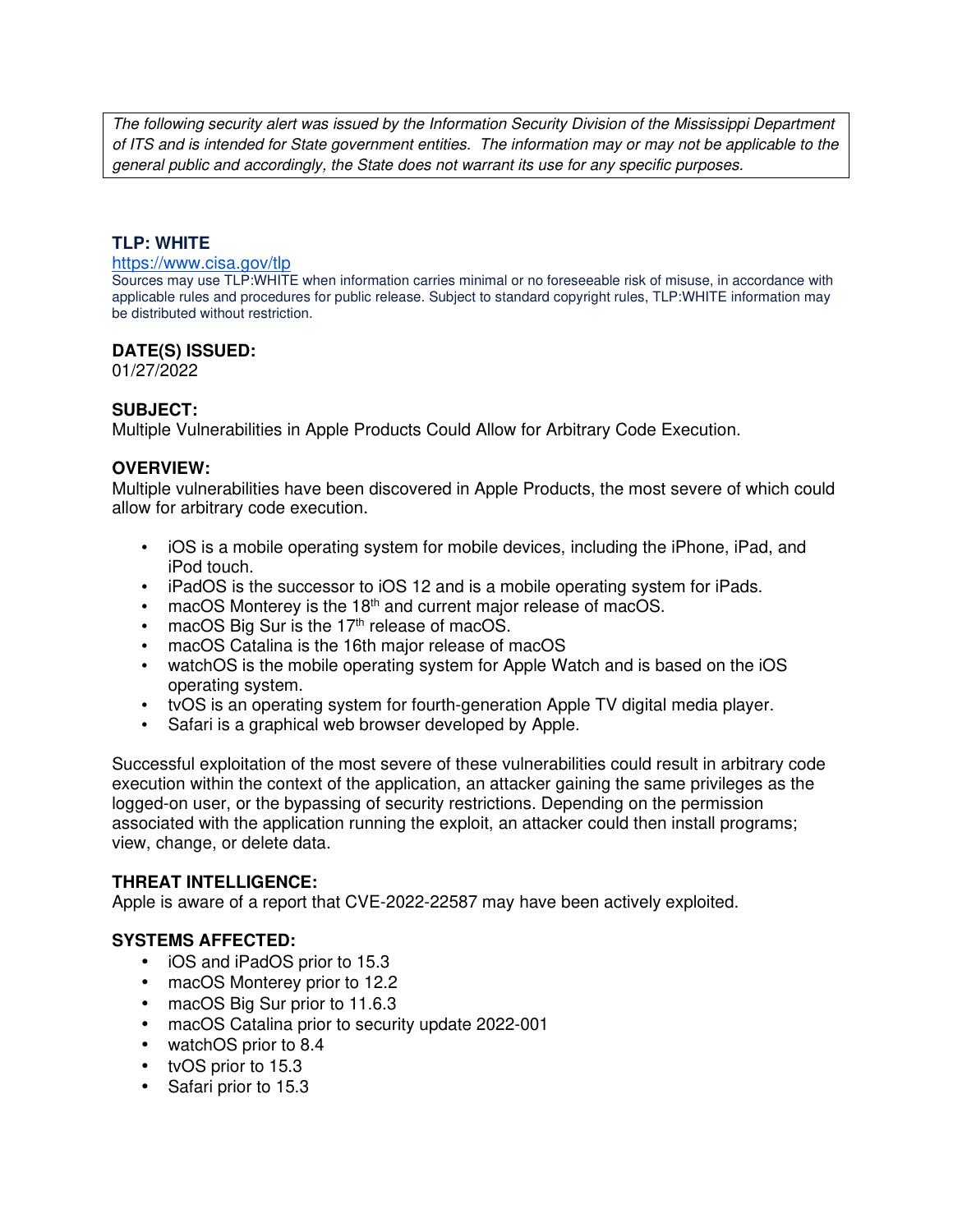## **RISK:**

### **Government:**

- Large and medium government entities: **High**
- Small government entities: **Medium**

## **Businesses:**

- Large and medium business entities: **High**
- Small business entities: **Medium**

## **Home users: Low**

## **TECHNICAL SUMMARY:**

Multiple vulnerabilities have been discovered in Apple Products, the most severe of which could allow for arbitrary code execution in the context of the affected user. Details of these vulnerabilities are as follows:

## **iOS and iPadOS 15.3**

- An application may be able to access a user's files. (CVE-2022-22585)
- A malicious application may be able to execute arbitrary code with kernel privileges. Apple is aware of a report that this issue may have been actively exploited. (CVE-2022- 22587)
- A malicious application may be able to execute arbitrary code with kernel privileges (CVE-2022-22593)
- Processing a maliciously crafted STL file may lead to unexpected application termination or arbitrary code execution. (CVE-2022-22579)
- Processing a maliciously crafted mail message may lead to running arbitrary JavaScript. (CVE-2022-22589)
- Processing maliciously crafted web content may lead to arbitrary code execution. (CVE-2022-22590)
- Processing maliciously crafted web content may prevent Content Security Policy from being enforced. (CVE-2022-22592)
- A website may be able to track sensitive user information. (CVE-2022-22594)

# **MacOS Monterey 12.2**

- A malicious application may be able to execute arbitrary code with kernel privileges. An outof-bounds write issue was addressed with improved bounds checking. (CVE-2022- 22586)
- Processing a maliciously crafted file may lead to arbitrary code execution. A memory corruption issue was addressed with improved validation. (CVE-2022-22584)
- A malicious application may be able to gain root privileges. A logic issue was addressed with improved validation. (CVE-2022-22578)
- An application may be able to access a user's files. An issue existed within the path validation logic for symlinks. This issue was addressed with improved path sanitization. (CVE-2022-22585)
- A malicious application may be able to execute arbitrary code with kernel privileges. A memory corruption issue was addressed with improved memory handling. (CVE-2022- 22591)
- A malicious application may be able to execute arbitrary code with kernel privileges. Apple is aware of a report that this issue may have been actively exploited. A memory corruption issue was addressed with improved input validation. (CVE-2022-22587)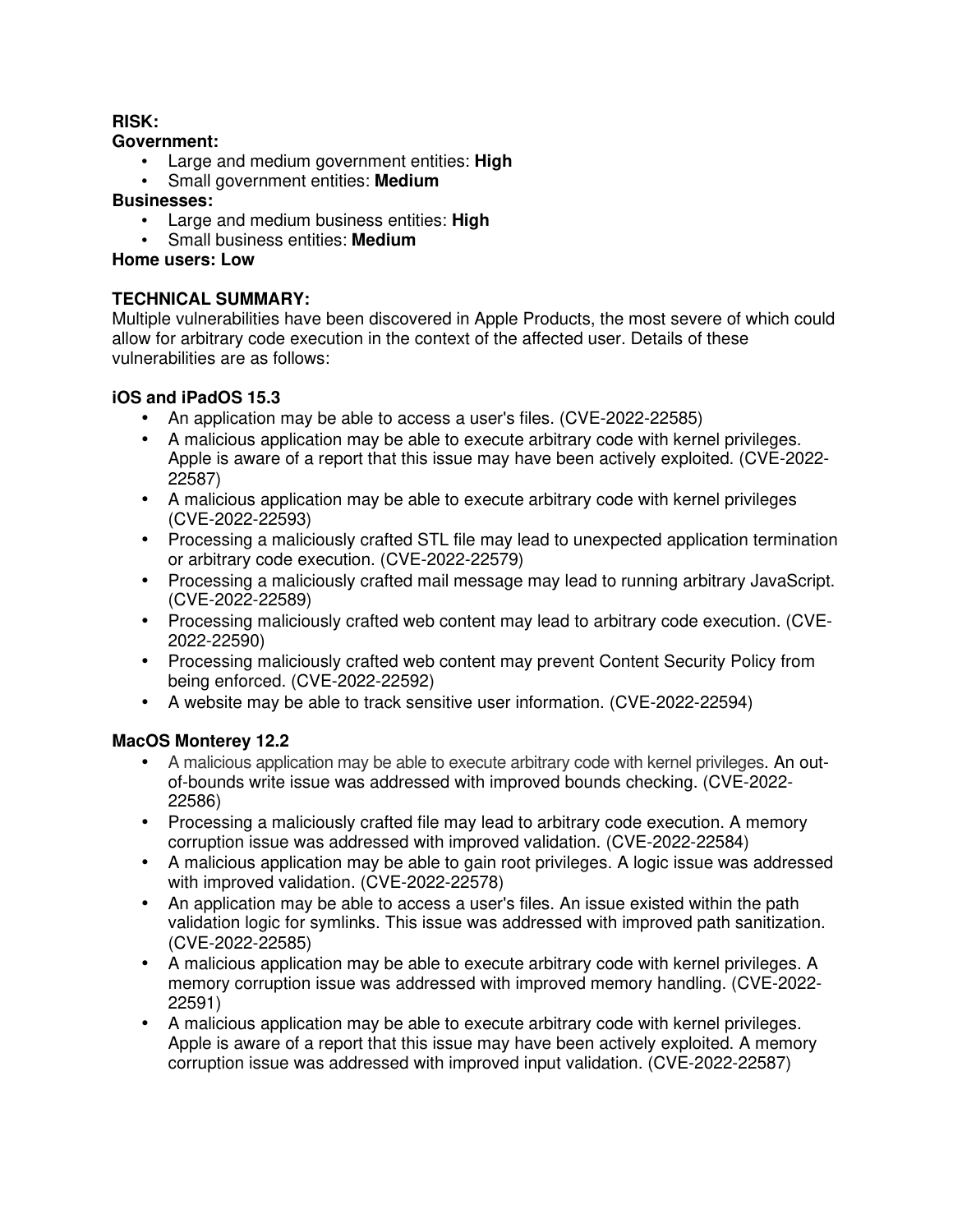- A malicious application may be able to execute arbitrary code with kernel privileges. A buffer overflow issue was addressed with improved memory handling. (CVE-2022- 22593)
- Processing a maliciously crafted STL file may lead to unexpected application termination or arbitrary code execution. An information disclosure issue was addressed with improved state management. (CVE-2022-22579)
- An application may be able to access restricted files. A permissions issue was addressed with improved validation. (CVE-2022-22583)
- Processing a maliciously crafted mail message may lead to running arbitrary JavaScript. A validation issue was addressed with improved input sanitization. (CVE-2022-22589)
- Processing maliciously crafted web content may lead to arbitrary code execution. A use after free issue was addressed with improved memory management.. (CVE-2022- 22590)
- Processing maliciously crafted web content may prevent Content Security Policy from being enforced. A logic issue was addressed with improved state management. (CVE-2022-22592)
- A website may be able to track sensitive user information. A cross-origin issue in the IndexDB API was addressed with improved input validation. (CVE-2022-22594)

# **MacOS Big Sur 11.6.3**

- Parsing a maliciously crafted audio file may lead to disclosure of user information. (CVE-2021-30960)
- An application may be able to access a user's files. (CVE-2022-22585)
- A malicious application may be able to execute arbitrary code with kernel privileges. Apple is aware of a report that this issue may have been actively exploited. (CVE-2022- 22587)
- A malicious application may be able to execute arbitrary code with kernel privileges. (CVE-2022-22593)
- Processing a maliciously crafted STL file may lead to unexpected application termination or arbitrary code execution. (CVE-2022-22579)
- An application may be able to access restricted files. (CVE-2022-22583)
- A malicious application may be able to bypass certain Privacy preferences. (CVE-2021- 30972)

# **MacOS Catalina Security Update 2022-001**

- A malicious application may be able to execute arbitrary code with kernel privileges. (CVE-2022-22593)
- Processing a maliciously crafted STL file may lead to unexpected application termination or arbitrary code execution. (CVE-2022-22579)
- An application may be able to access restricted files. (CVE-2022-22583)
- A malicious application may be able to bypass certain Privacy preferences. (CVE-2021- 30946 & CVE-2021-30972)

# **WatchOS 8.4**

- Processing a maliciously crafted file may lead to arbitrary code execution. (CVE-2022- 22584)
- A malicious application may be able to gain root privileges. (CVE-2022-22578)
- An application may be able to access a user's files. (CVE-2022-22585)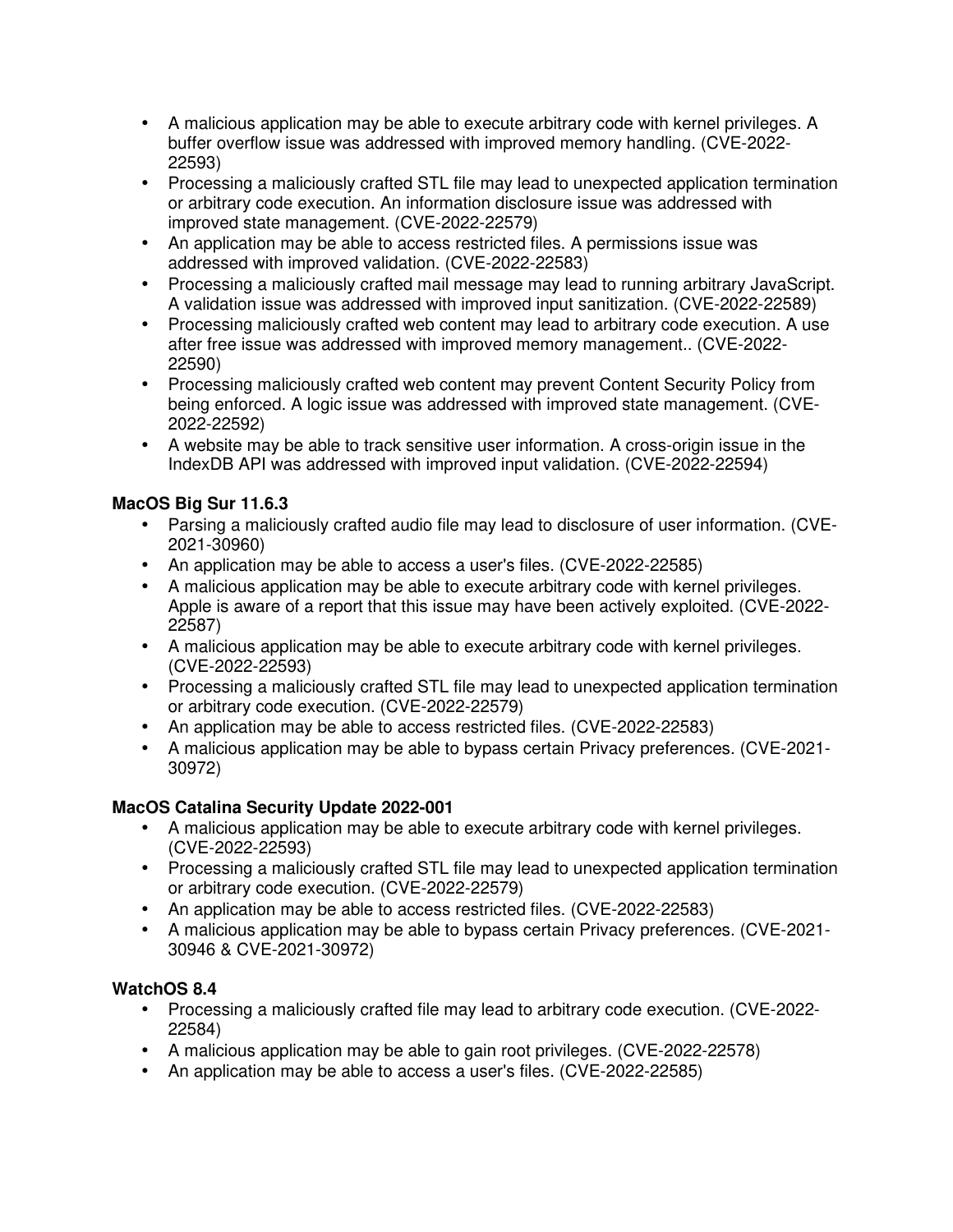- A malicious application may be able to execute arbitrary code with kernel privileges. (CVE-2022-22593)
- Processing maliciously crafted web content may lead to arbitrary code execution. (CVE-2022-22590)
- Processing maliciously crafted web content may prevent Content Security Policy from being enforced. (CVE-2022-22592)
- Processing a maliciously crafted mail message may lead to running arbitrary JavaScript. (CVE-2022-22589)
- A website may be able to track sensitive user information. (CVE-2022-22594)

# **tvOS 15.3**

- Processing a maliciously crafted file may lead to arbitrary code execution. (CVE-2022- 22584)
- A malicious application may be able to gain root privileges. (CVE-2022-22578)
- An application may be able to access a user's files. (CVE-2022-22585)
- A malicious application may be able to execute arbitrary code with kernel privileges. (CVE-2022-22593)
- Processing a maliciously crafted STL file may lead to unexpected application termination or arbitrary code execution. (CVE-2022-22579)
- Processing maliciously crafted web content may lead to arbitrary code execution. (CVE-2022-22590)
- Processing maliciously crafted web content may prevent Content Security Policy from being enforced. (CVE-2022-22592)
- Processing a maliciously crafted mail message may lead to running arbitrary JavaScript. (CVE-2022-22589)
- A website may be able to track sensitive user information. (CVE-2022-22594)

# **Safari 15.3**

- Processing maliciously crafted web content may lead to arbitrary code execution. (CVE-2022-22590)
- Processing maliciously crafted web content may prevent Content Security Policy from being enforced. (CVE-2022-22592)
- Processing a maliciously crafted mail message may lead to running arbitrary JavaScript. (CVE-2022-22589)
- A website may be able to track sensitive user information. (CVE-2022-22594)

Successful exploitation of the most severe of these vulnerabilities could result in arbitrary code execution within the context of the application, an attacker gaining the same privileges as the logged-on user, or the bypassing of security restrictions. Depending on the permission associated with the application running the exploit, an attacker could then install programs; view, change, or delete data.

# **RECOMMENDATIONS:**

The following actions should be taken:

- Apply appropriate patches provided by Apple to vulnerable systems immediately after appropriate testing.
- Run all software as a non-privileged user (one without administrative privileges) to diminish the effects of a successful attack.
- Remind users not to download, accept or execute files from untrusted and unknown sources.